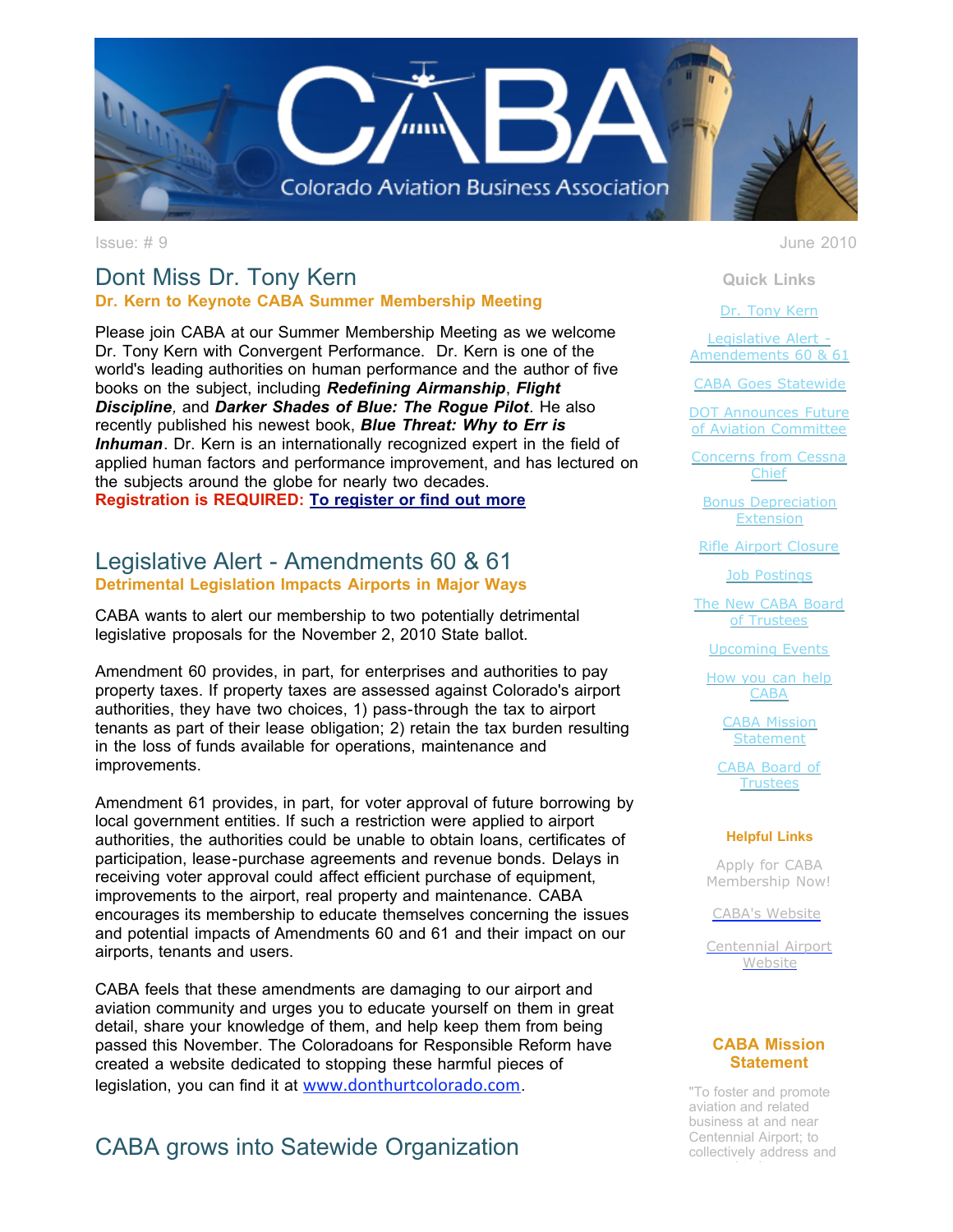#### **Recent vote confirms positive growth**

CABA was formed to advocate on behalf of business and general aviation businesses to provide legislative support, educational opportunities, community outreach, and networking opportunities to individuals and businesses in the aviation industry. With our recent name change and revised scope, we are making it our mission to advocate throughout the entire state of Colorado through various committees like legislative action, education, industry groups, and regional groups. Visit our website and join us today as we work to foster a hearty and healthy Colorado Aviation Community.

### DOT Announces Future of Aviation Committee **Committee of Stakeholders to Form Recommendations**

Secretary of Transportation Ray LaHood has announced the newly formed Future of Aviation Advisory Committee that may help form changes in the country's aviation policies. The committee, which was put together in March, will have its first public meeting on May 25, in Washington . It is made up of representatives from the airlines, airports, general aviation, manufacturers and labor, but also includes environmental, academic and financial experts. And it seeks to provide recommendations to the Secretary that will ensure the competitiveness of the U.S. aviation industry. The group's members will focus on America 's competitiveness in aviation with a focus on safety, viability, environmental challenges and solutions, funding for aviation systems and the aviation workforce. The May 25 meeting is open to the public -- providing you've registered in advance.

FONT>The May meeting is set to be the first of at least three additional meetings to culminate in delivery of recommendations to LaHood. Participants include Cessna president and CEO Jack Pelton among representatives from JetBlue Airways, Goodrich Corporation, Boeing, and more. The public is welcome to attend but interested parties must register in advance via e-mail. To find at how to attend, click here and scroll to the last two paragraphs on the page. Information on how to find minutes of meetings and related documents is listed on the last line.

### Cessna Chief Concerned About Aviation's Future **Lack of Student Pilots Raises Concerns**

All aviation stakeholders must work together to ensure the health of the industry, Cessna chairman, president and CEO Jack Pelton said at an Aero Club of Washington, D.C. function this week. It was this kind of cooperation, he noted, that squelched the negative rhetoric around the general aviation industry since the economic recession began. "This cooperation we've experienced in general aviation must span all areas of aviation," Pelton said, adding that the DOT's Future of Aviation Advisory Committee on which he sits is an "excellent start." He cited key concerns for the aviation industry: the pilot population and environmental issues. Alarmingly, Pelton said the FAA expects the number of student pilots nationwide to fall to a 10-year low of about 69,000 next year. That will equate to a nearly 30-percent decrease during the first decade of this century. "Fewer pilots equates to less business for all of us, and it threatens the strong, sustainable aviation system our nation counts on," he pointed out. "We need legislation that fosters and stimulates our industry." On the environment, Pelton said aviation has established a good track record in reducing its environmental impact, though "there is much more

respond to issues impacting Centennial Airport, including safety and operational effectiveness; to educate the general public about all aviation activities at the airport, and to preserve the airport and related businesses as valuable economic assets to the community at large."

#### **CABA Board of Trustees**

David Purvis (Chairman)

Reggie Arsenault (Vice Chairman)

Iver Retrum Membership Director (Chairman Emeritus)

> Brittany Davies (Treasurer)

Michael McCready (Secretary)

Donovan DeVasher Charles "Chic" Myers Eric Carson Michael Turner Gene Langfeldt Nathalie Drolet

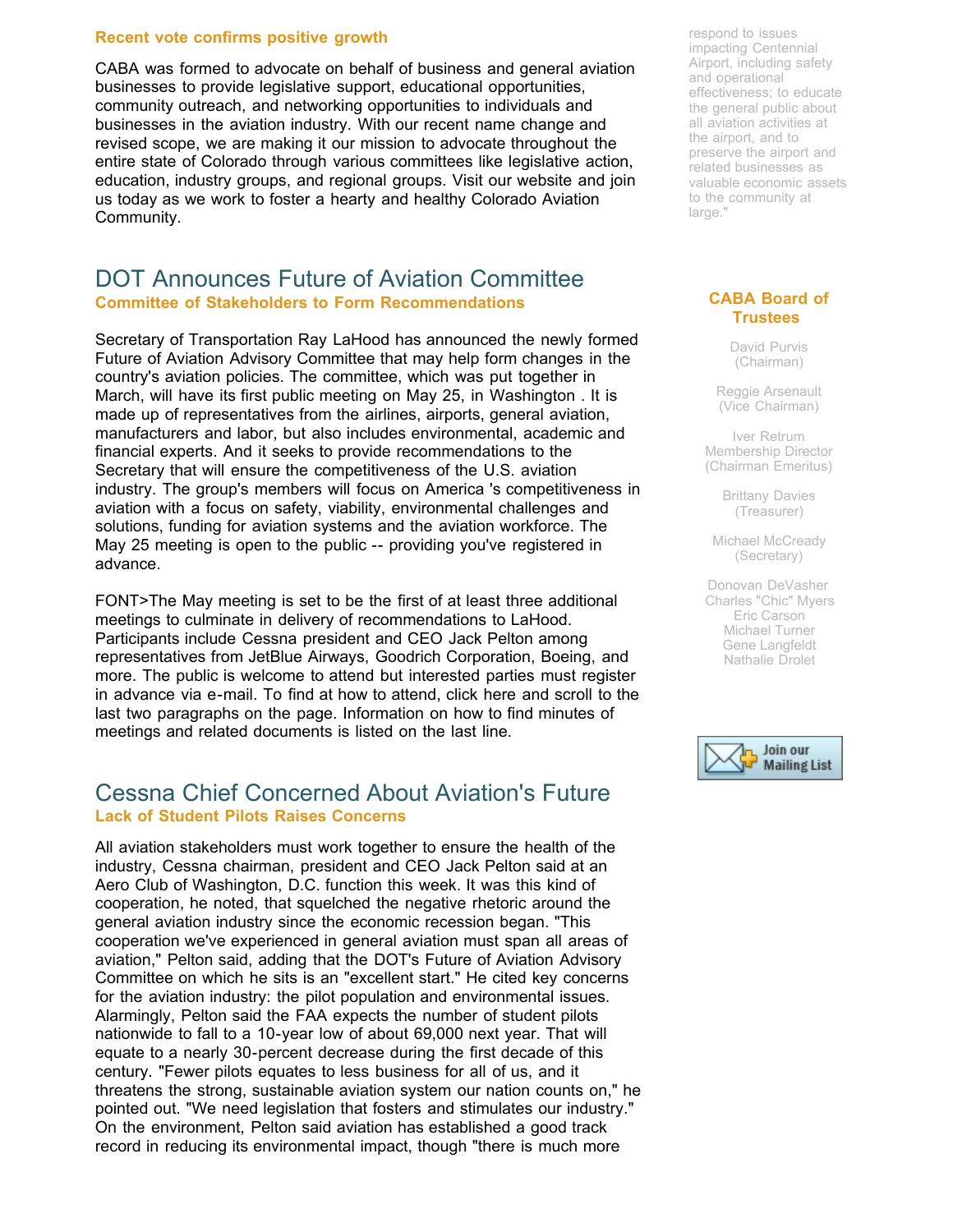# Bonus Depreciation Extension Introduced

 A bipartisan bill to extend bonus depreciation on aircraft purchases has been introduced in the Senate and the General Aviation Manufacturers Association is rooting for its passage. The bill was introduced by Senate Finance Committee Chairman Max Baucus, D-Mont., and ranking member Chuck Grassley. Bonus depreciation allows aircraft buyers to depreciate their purchase 50 percent in the first year instead of spreading the depreciation over five years. It was introduced in 2008 as part of the stimulus package and extended through 2009. "Bonus depreciation is a powerful incentive to purchase a GA aircraft and is proven to increase sales during difficult economic conditions," said GAMA CEO Pete Bunce. "It is the one tax provision we have asked Congress to pass to help offset the decline in sales due to the recession and bring back lost jobs." GAMA says the impact of bonus depreciation is significant and one manufacturer calculated that it was a factor in 55 percent of its sales. This isn't a tax cut, however. The accelerated depreciation means write-offs in subsequent years will be less so the long-term impact on government finances is negligible.

## Rifle Airport (RIL) Closure Reminder

NBAA's general aviation desk, which is located at the FAA air traffic command headquarters, is reminding aircraft operators that Garfield County Rifle Airport (RIL) will be closed for seven months for runway and taxiway construction. The closure applies to fixed-wing aircraft from 9 a.m. MDT on Monday April 5th through Thursday November 18. Helicopter operations will be permitted during construction.

## Job Postings

Please note that we have added a job posting section to the CABA Website. Please send us any aviation jobs you would like to post or go to: [http://mycaba.org/employmentopportunities](http://r20.rs6.net/tn.jsp?llr=tkebgpcab&et=1103455548045&s=0&e=001nDmX5NLQT3hBXWwKnLzBRKKz0VX58JtM7h0pSbYnYX3v6uTijA8tfKPZh6wC2ASmmMKS3ZhU7OMQrmdVuYwsiP0dUmMBEGMXrtCTM2mugpUCXZ7omoz9uU7u-Tm9nTghNSZpnWFuBoc=).

## The CABA Board of Trustees

### **Updated roles and new board members helping to continue our efforts...**

In March we held our annual board member votes and welcomed our newsest members. Here is an update on the executive committee and the newest members of our Board of Trustees:

David Purvis, Chairman Reggie Arsenault, Vice Chairman Iver Retrum, Membership Director (chairman emeritus) Brittany Davies, Treasurer Michael McCready, Secretary Gene Langfeldt - Legislative Action Committee Donovan Devasher - Educational Outreach Committee Michael Turner - Industry Group Co-Chari Nathalie Drolet - Communications Committee Charles "Chic" Myers - Regional Group Committee Eric Carson - Industry Group Co-Chair